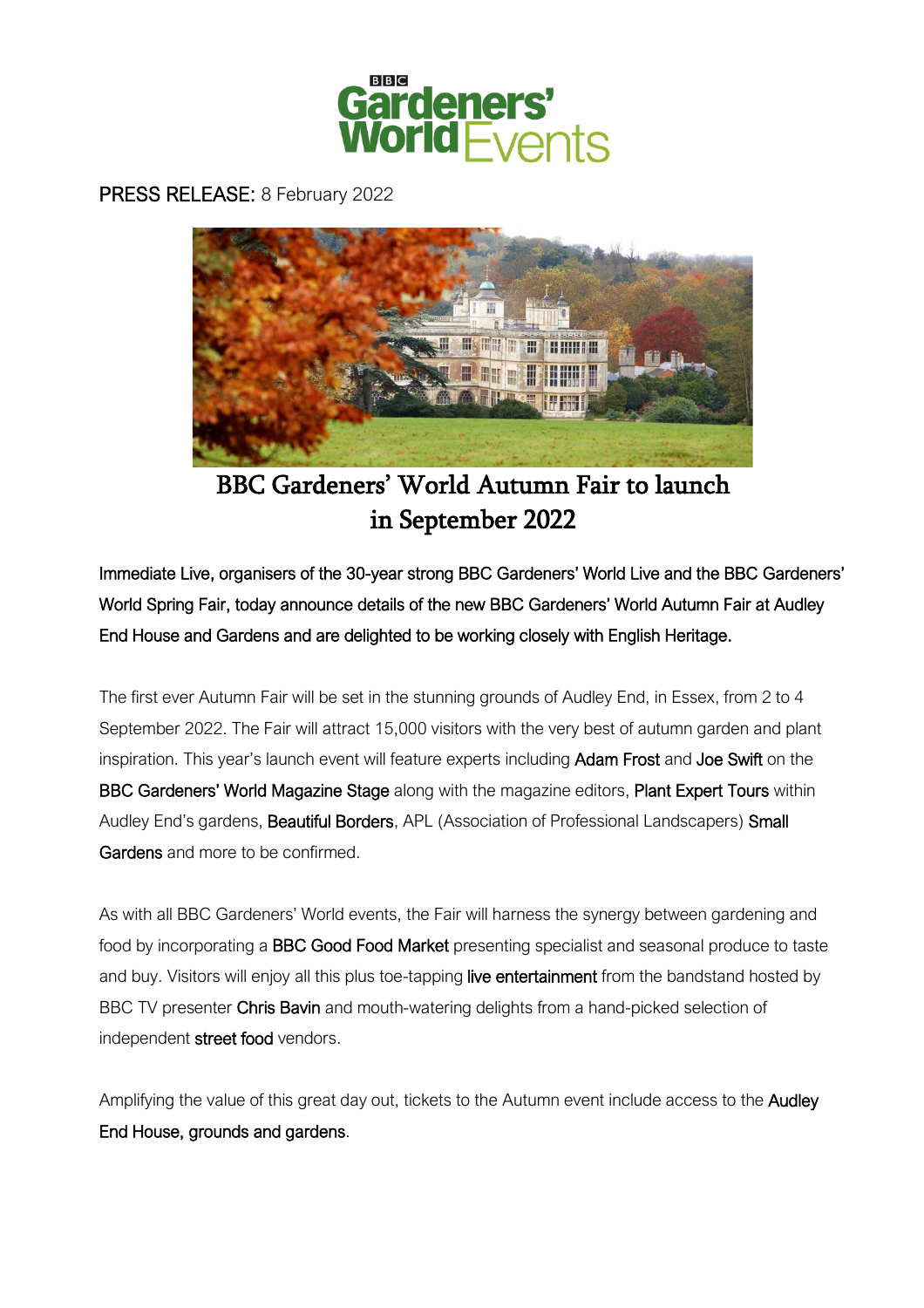

The introduction of this new Autumn event comes at a significant time. Rachel Poletti-Gadd, Portfolio Director Gardening Division at Immediate Live, said "*After a very successful launch of our Spring Fair in Hampshire we are delighted to launch an Autumn Fair in the East of England. Set in another stronghold of BBC Gardeners' World subscribers, the event will extend the opportunities for gardening enthusiasts to experience the BBC Gardeners' World brand coming to life, plus a wealth of expertise and content for gardeners as they head into the autumn season."* Rachel continues *"to launch the event in the BBCs 100th anniversary year feels very meaningful and, now with three events spanning offering gardening direction and inspiration in Spring, Summer and Autumn, we look forward to meeting more hands-on gardeners around the country this year than ever before."*

The Autumn Fair completes a trio of BBC Gardeners' World events in 2022.

The season starts with the BBC Gardeners' World Spring Fair which returns to Beaulieu in the New Forest from 29 April to 1 May. Now in its second year, the growing show highlights Spring garden inspiration from great plants to buy, garden inspiration, and topical tips from BBC Gardeners' World Magazine and guests including Adam Frost, Joe Swift and Matt Biggs. Spring Fair headline partner Hillier will present a large garden feature, 121 advice and a retail area including their latest plant introductions.

The flagship BBC Gardeners' World Live returns to Birmingham's NEC from 16 - 19 June for its 30<sup>th</sup> year as one of the nation's most loved gardening shows. Amongst a wide range of garden and plant inspiration, new for 2022, Frances Tophill takes the reins as designer of the headline Show Garden, the Floral Marquee dives into the celebrations of 100 years of the BBC with a myriad of displays inspired by popular BBC programmes and visitors will be able to join new immersive Plant Expert tours. The BBC Good Food Show Summer returns alongside the gardening show, with wall-to-wall inspiration for cooking homegrown produce, summer entertaining and appearances from experts including Dame Mary Berry.

Find out more about the BBC Gardeners' World events in 2022 at bbcgardenersworldfair.com and bbcgardenersworldlive.com. To discuss exhibiting or sponsoring at one or more of the events, contact Emily Cloke on [emily.cloke@immediate.co.uk](mailto:emily.cloke@immediate.co.uk)